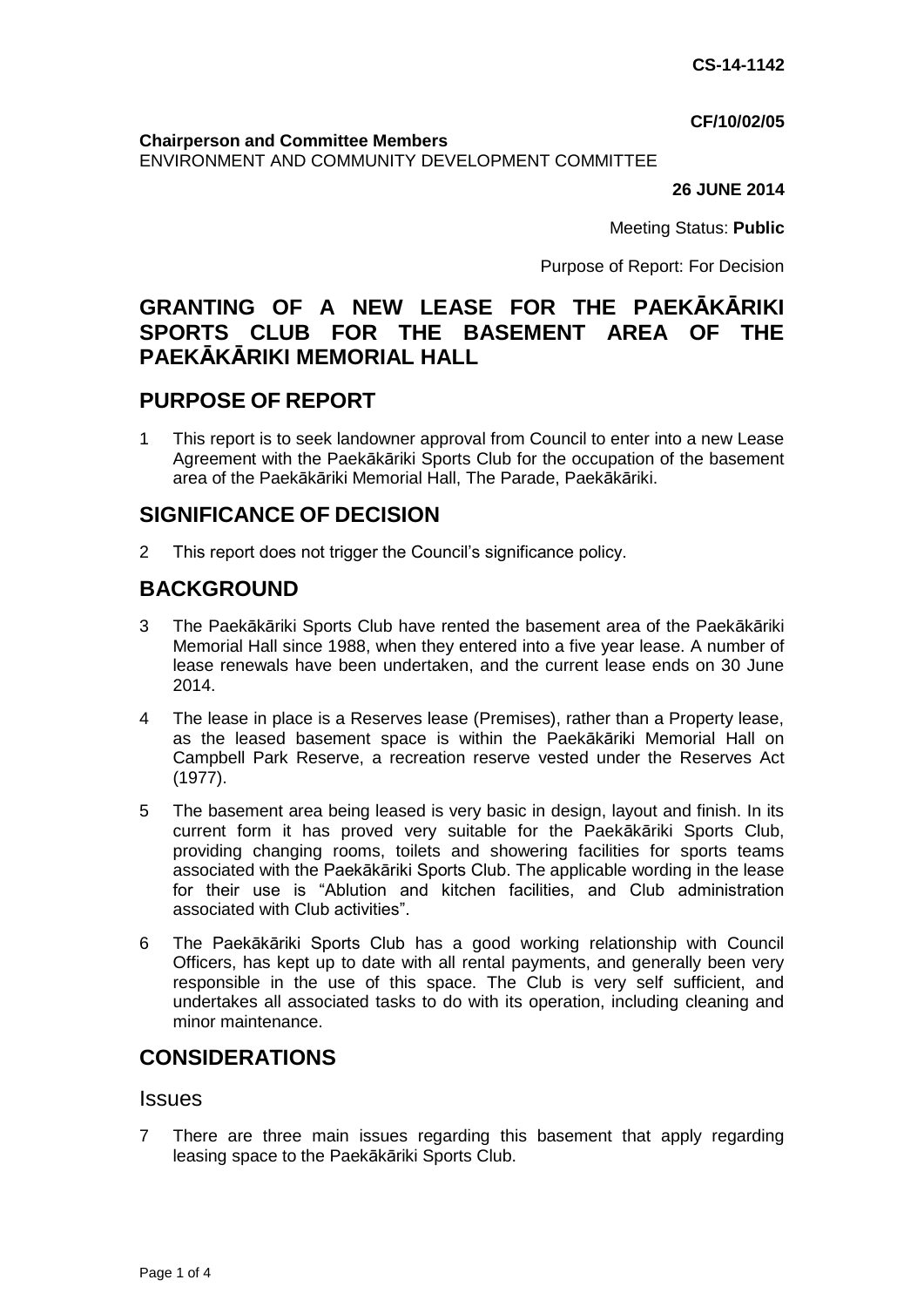#### Reserves Status

8 There are limitations on activities that can be allowed in this venue, which is subject to the Reserves Act (1977). The purpose of this Recreation Reserve is to allow for the recreational needs of residents and visitors to Paekākāriki to be met. There is a management plan in place for this Reserve. The Paekākāriki Sports Club lease and activities are consistent with the principles of the Management Plan and public notification of this lease is not required.

#### Condition and Layout of Basement

- 9 The physical space of the basement itself is limited in design and layout. It consists largely of concrete walls, floors and ceiling, and overall provides a very basic amenity. Council officers are currently working with a Fire Engineer to provide a report on the space, so that all compliance matters are addressed.
- 10 The Lessee is also going through the process of applying for an alcohol licence for Club related activity. The Property team will work closely with the Environmental Health team to ensure all requirements for the basement space in relation to that alcohol licence are met.

#### Earthquake prone policy implications

- 11 As a result of the Christchurch earthquakes, Central Government is currently reviewing how earthquake prone buildings will be assessed and managed.
- 12 During the term of this lease, it is anticipated that Council will need to undertake a structural assessment of the Paekākāriki Memorial Hall building (which this Basement lease is within), and will need to make decisions regarding the building once it has the results of that assessment. Should approval be granted to proceed with a new lease with the Paekākāriki Sports Club, additional clauses would need to be included which state that the lessee acknowledges that Council may wish or be required to undertake earthquake improvement works during the term of this lease. This clause would be drafted to allow Council to have the ability to terminate the lease with six months written notice.
- 13 These clauses are a safeguard for Council to allow for a worst case scenario. Namely, that should the costs of bringing this building up to an acceptable level of code under the Earthquake Prone Buildings Policy be significant, that Council still has a number of options open to it in considering the building's (and subsequently this basement lease's) future.

## Financial Considerations

#### Asset Management Plan considerations

14 In Year 2018/19 there is \$10,000 budgeted for improvements on this space, which would include replacement of plumbing components where required.

#### Lease Agreement

15 Council officers are proposing a new lease term of five years, plus a five year right of renewal, at a new rental rate of \$480 per annum. This is based on a consumer price index movement on the current rental. Future rental reviews on a three year basis will be included in the lease agreement. These will be based on consumer price index movements over the applicable term.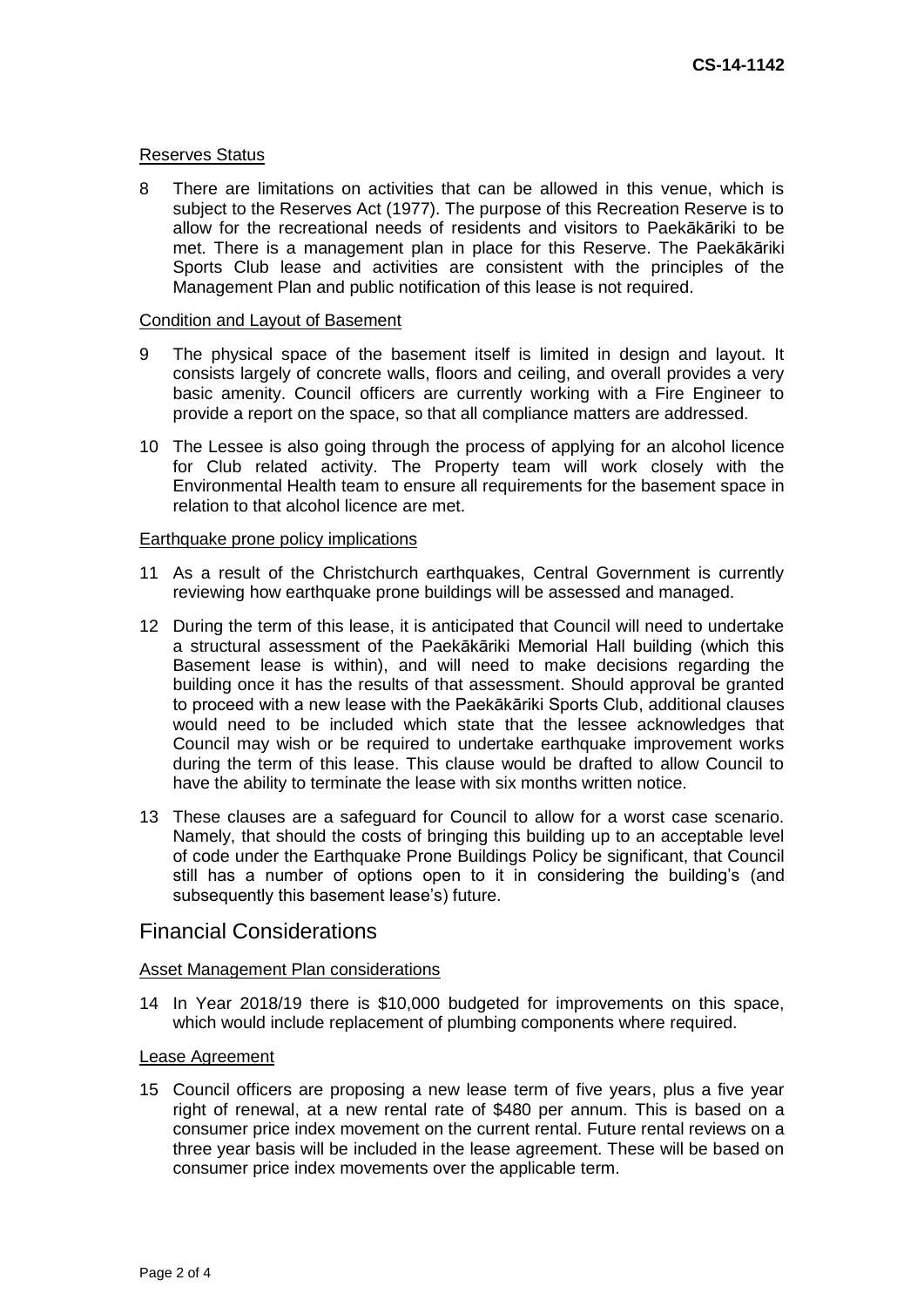# Legal Considerations

16 Council's Solicitors would draft a new lease agreement should approval to proceed be granted.

# **Delegation**

- 17 The Environment and Community Development Committee may make a decision under the following delegation:
	- *7.3 Authority to exercise the functions, powers and duties of the Council under the Reserves Act 1977 including those delegated from the Minister of Conservation, or any other statute, regulation or bylaw relating to the management and control, maintenance and operation of parks and reserves, except as delegated to Community Boards or officers. This authority encompasses the power to:*
		- *grant leases for reserve land*

## **Consultation**

18 There are no public consultation requirements.

## Policy Implications

19 There are no policy implications related to this lease.

## Tāngata Whenua Considerations

20 There are no tangata whenua issues related to this lease.

## Publicity Considerations

21 There are no publicity considerations related to this lease.

## **RECOMMENDATIONS**

22 That the Committee authorise the Chief Executive to enter into a new lease with Paekākāriki Sports Club Incorporated for five years from 1 July 2014 at a rental rate of \$480 per annum plus GST, plus a five year right of renewal, for the basement area of the Paekākāriki Memorial Hall, The Parade Paekākāriki, outlined in Appendix 1 to report CS-14-1142.

## **Report prepared by: Approved for submission by:**

| Sean Hester            | Tamsin Evans                    |         |                  |
|------------------------|---------------------------------|---------|------------------|
| PROPERTY ASSET PLANNER | <b>GROUP</b><br><b>SERVICES</b> | MANAGER | <b>COMMUNITY</b> |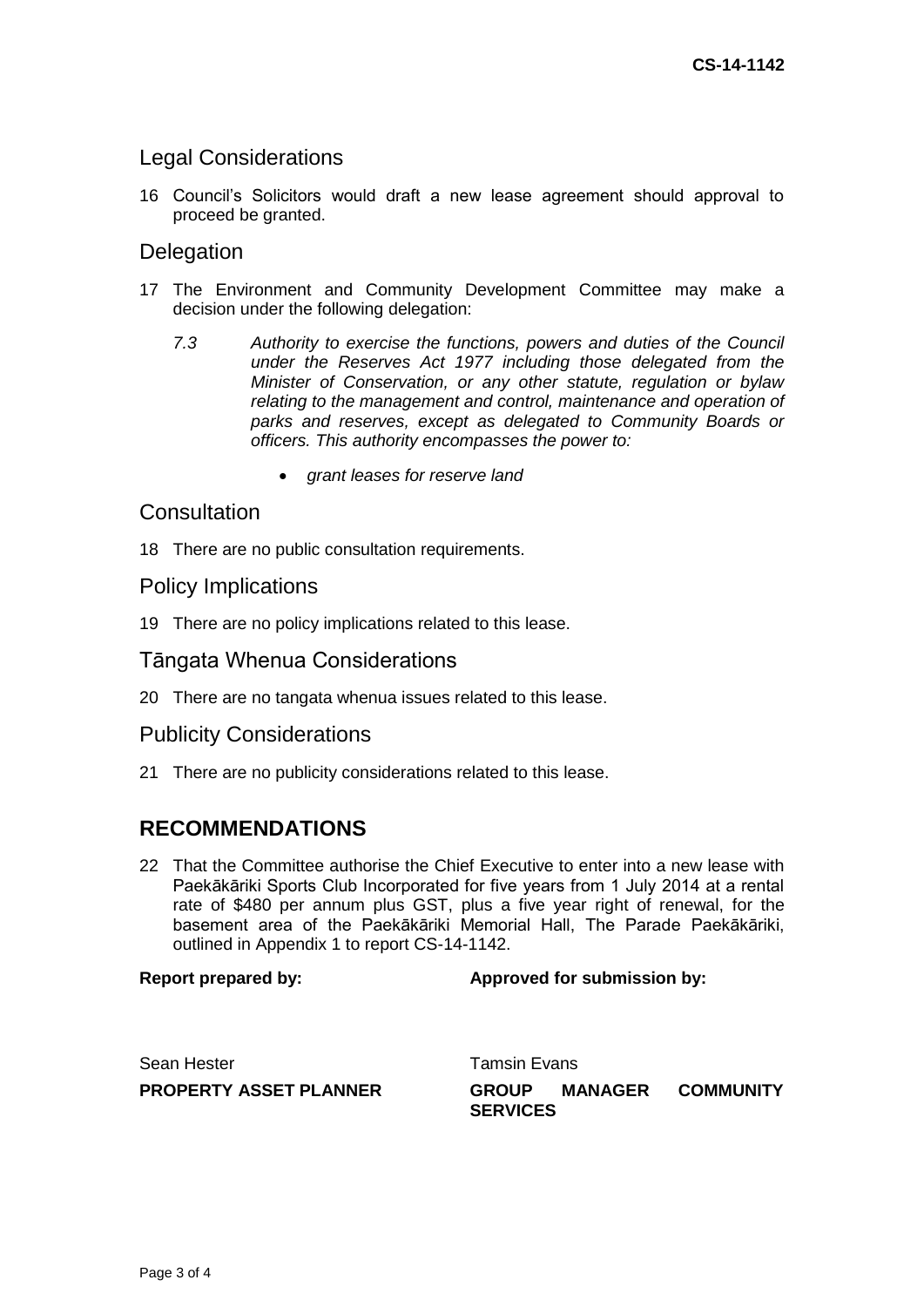# **Approved for submission by:**

Stephen McArthur **GROUP MANAGER STRATEGY & PARTNERSHIPS**

# **ATTACHMENTS:**

Appendix 1 Aerial plan of Paekākāriki Basement within the Paekākāriki Memorial Hall, The Parade, Paekākāriki.